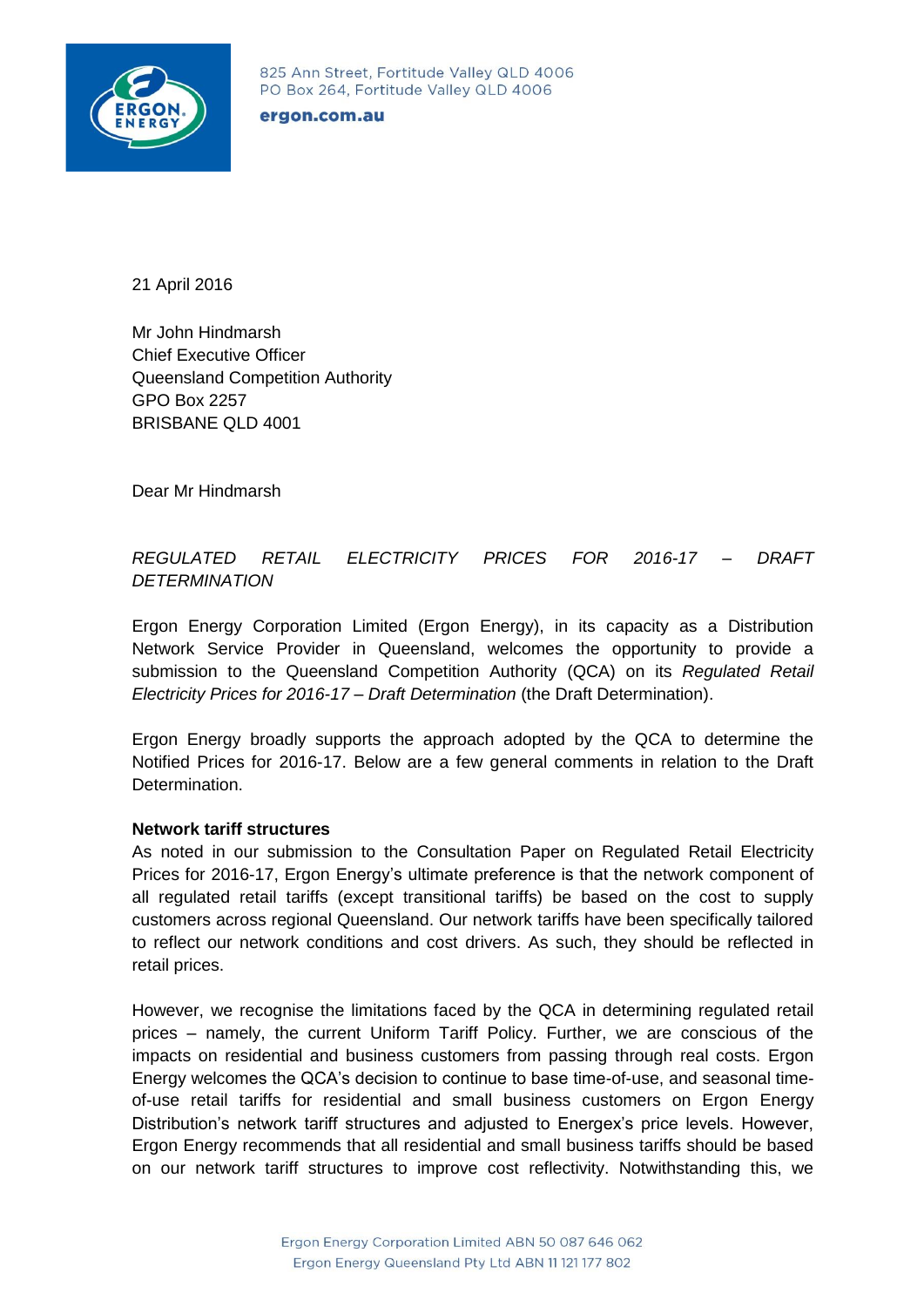acknowledge there would be a need to implement appropriate transitional arrangements to enable this to occur in an efficient manner and suggest the QCA consider this approach in the 2017-18 retail prices consultation process.

## **Fixed charges**

Ergon Energy notes the QCA's amended approach to the calculation of retail costs has resulted in a decrease to the fixed charge component of Tariffs 11 and 20. The current Tariff 11 fixed charge (N plus R) remains well below the Ergon Energy Distribution fixed rate, therefore the QCA's decision further increases the gap to cost reflective pricing. This reduces the possibility of moving towards the use of Ergon Energy Distribution's network tariff structures in the near future. While we recognise the QCA is operating under a one year delegation, we recommend the QCA consider the longer term tariff pathway in preparing its Final Decision and its consultation on 2017-18 prices to ensure an appropriate transition to cost reflective pricing over time.

## **Further consultation on changes to tariffs for large customers**

In our submission to the Interim Consultation Paper, Ergon Energy made the following recommendations in relation to large customers:

- amend the eligibility requirements for Tariff 47 so that it is not available to new customers from 1 July 2016; and
- adopt one of our Connection Asset Customer (CAC) any time demand tariffs to establish prices for Tariff 48, or introduce regulated retail tariffs for each of our four any time demand tariffs. These tariffs include an excess kVAr charge for kVArs supplied beyond a permissible quantity.

In its Draft Determination, the QCA indicated that these changes should be subject to more extensive consultation. However, Ergon Energy notes the Draft Determination does not mention our proposal in relation to introducing corresponding regulated retail tariffs for each of our three CAC Seasonal Time-of-Use Demand Tariffs.

Ergon Energy's ultimate preference is that the network component of all regulated retail tariffs be based on the cost to supply customers across regional Queensland. This includes applying the most appropriate network tariff structures and conditions for each customer group. However, we recognise the need to consult with stakeholders and to consider the impacts on customers of these changes.

Ergon Energy therefore supports the QCA's position to consult more extensively. Ideally, we would like the outcomes of this consultation process to inform the setting of the 2017-18 regulated retail tariffs.

### **Network Tariff Codes**

To enable the billing of the Alternative Control Service (ACS) regulated metering charges, Ergon Energy has developed an additional set of Network Tariff Codes for some of our network tariffs. This means some network tariffs have a 'base', 'C' or 'X' variant. The standard network tariff rates apply for each variant, however:

• the 'base' code applies the relevant ACS regulated metering capital and noncapital charges;